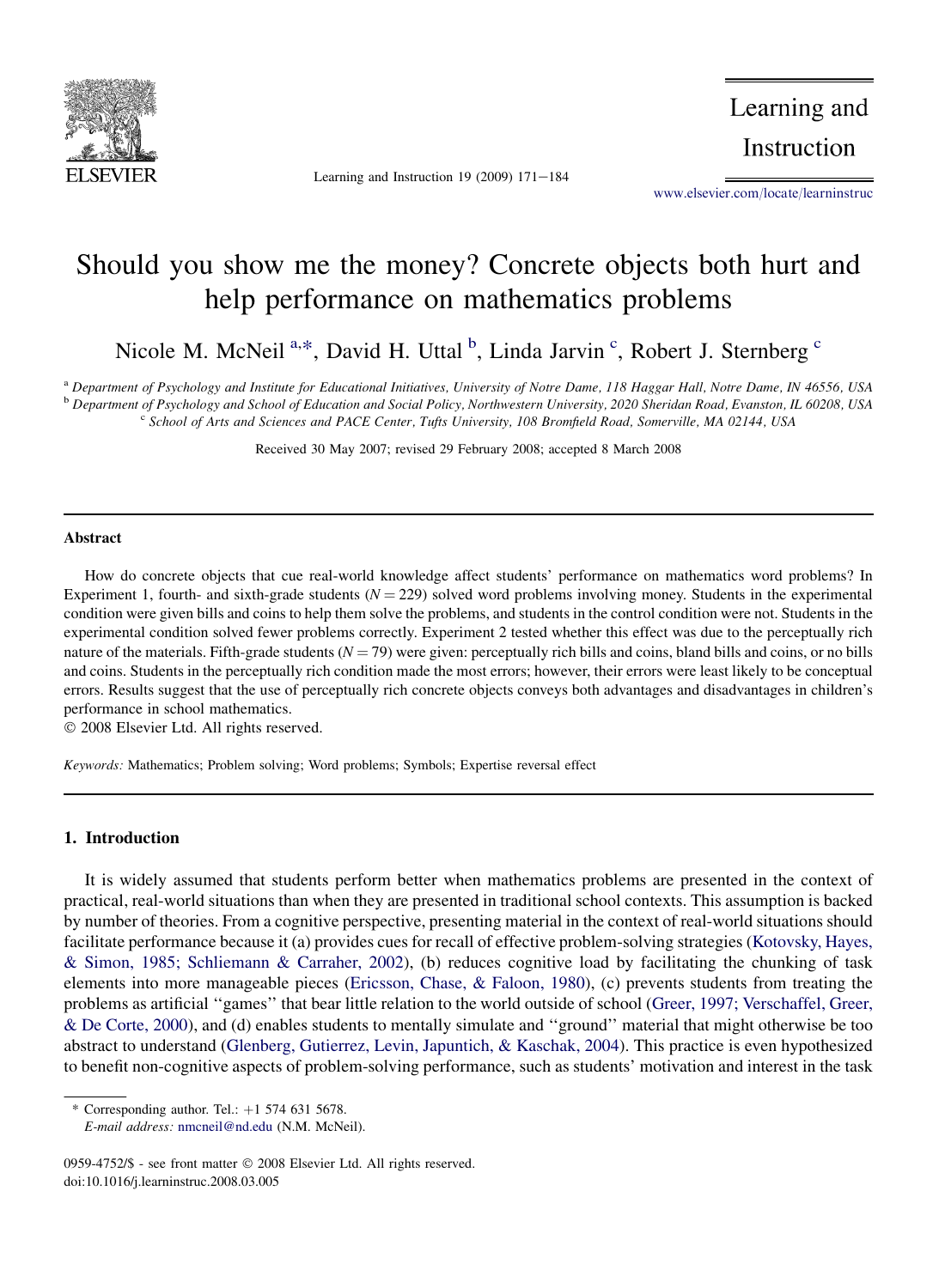[\(Grigorenko, Jarvin, & Sternberg, 2002](#page-12-0)). In the present study, we focus on the cognitive aspects of activating students' real-world knowledge during problem solving.

The practice of activating students' real-world knowledge is based not only on theoretical deduction, but also on empirical data. Students have been shown to demonstrate more advanced mathematical reasoning in real-world settings ([DeFranco & Curcio, 1997; Guberman, 1996; Resnick, 1987; Saxe, 1988; Taylor, 2006](#page-12-0)), and they also have been shown to perform better in academic settings when those settings appeal to real-world knowledge ([Verschaffel](#page-13-0) et al., 2000; Wyndhamn & Säljö, 1997). A seminal study in this area is [Carraher, Carraher, and Schliemann's \(1985\)](#page-12-0) Mathematics in the Streets and in the Schools. In the study, young vendors (ages 9-15 years) working in Brazil performed better on problems presented in the vending context (e.g., I'd like ten coconuts. How much is that?) than on the same problems presented symbolically (e.g.,  $35 \times 10$ ). Based on these findings, [Carraher, Carraher, and Schlie](#page-12-0)[mann \(1987\)](#page-12-0) hypothesized that schoolchildren might also benefit from contexts designed to activate real-world knowledge. They performed a follow-up study in which Brazilian third graders solved problems in (a) a simulatedstore context in which students sold items to the experimenter and the to-be-purchased items were laid out on the table, (b) a word-problem context in which the mathematics was embedded in a story, and (c) a symbolic context with no accompanying real-world context. Students performed better in the store and word-problem contexts than in the symbolic context, which suggests that activating real-world knowledge facilitates performance.

[Baranes, Perry, and Stigler \(1989\)](#page-11-0) attempted to replicate these findings with U.S. third graders. However, they found that students did not generally perform better on word problems than on symbolic problems. Although these results conflicted with the findings of [Carraher et al. \(1985, 1987;](#page-12-0) see also [Koedinger & Nathan, 2004\)](#page-12-0), they were consistent with other research. Students around the world are notoriously bad at drawing on their real-world knowledge when solving word problems in school [\(Carpenter, Corbitt, Kepner, Lindquist, & Reys, 1980; Reusser &](#page-12-0) [Stebler, 1997; Verschaffel et al., 2000; Yoshida, Verschaffel, & De Corte, 1997](#page-12-0)). Instead, they tend to rely on algorithms and constraints learned in school, even if those constraints do not make sense when the given problem is interpreted in the context of the real world [\(Reusser & Stebler, 1997; Schoenfeld, 1989; Skemp, 1987; Verschaffel](#page-12-0) [et al., 2000\)](#page-12-0). For example, when presented with a problem in which the goal is to figure out how many balloons a specified number of children get, many students provide a decimal fraction as the answer (e.g., 4.5) even though it is unrealistic for each child to get only part of a balloon [\(Verschaffel, De Corte, & Lasure, 1994\)](#page-13-0).

In light of these findings, many researchers have begun to look closely at how situations can be arranged to encourage students to draw on their real-world knowledge when solving mathematics problems in school ([De Bock,](#page-12-0) [Verschaffel, Janssens, Van Dooren, & Claes, 2003; Reusser & Stebler, 1997; Schliemann & Carraher, 2002; Taylor,](#page-12-0) [2006; Yoshida et al., 1997\)](#page-12-0). One promising method involves immersing students in a classroom culture in which problems are treated as modeling activities in which students work together in groups with the teacher to understand the context, generate plausible contextually relevant approaches, and discuss the merits of different approaches [\(Gravemeijer, 2002; Greer, 1997; Verschaffel et al., 2000](#page-12-0)). This modeling activity has been shown to help students make sense of word problems [\(Verschaffel & De Corte, 1997](#page-13-0)). However, it takes considerable time and resources to implement, and it requires teachers to be open to dramatic changes in their classrooms ([Greer, 1997\)](#page-12-0). Thus, an equally important goal for researchers is to ascertain how situations can be arranged to help individual children succeed when problems are presented in more traditional school settings.

[Baranes et al. \(1989\)](#page-11-0) hypothesized that a relatively simple contextual modification could push U.S. students to draw on their real-world knowledge when completing word problems. They varied the story context along with the degree to which the numbers used in the problems mapped onto that context. For example, multiples of 25 map onto a money context more easily than do multiples of 15 because 25 is the value of a quarter. Students in the study drew on their real-world knowledge and performed better on word problems (than on comparable symbolic problems) when problems involved money and multiples of 25. These findings suggest that it takes contextual support over and above what is typically present in school word problems to push students to use their real-world knowledge and improve their performance. However, the types of changes that need to be made for students to reap some benefits may be relatively minor and easy to implement.

One straightforward method for activating real-world knowledge when students are solving word problems is to provide them with supplemental materials, such as concrete objects, to reinforce the real-world scenarios described in the problems. For example, if a problem describes a situation in which items are being purchased or money is being divided among people (as in [Baranes et al., 1989\)](#page-11-0), then money could be made available to students as a cue. Teachers are often encouraged to use concrete objects during instruction to help students ground mathematical ideas [\(Burns,](#page-11-0) [1996; National Council of Teachers of Mathematics, 2000](#page-11-0)). The use of such objects may also help students perform to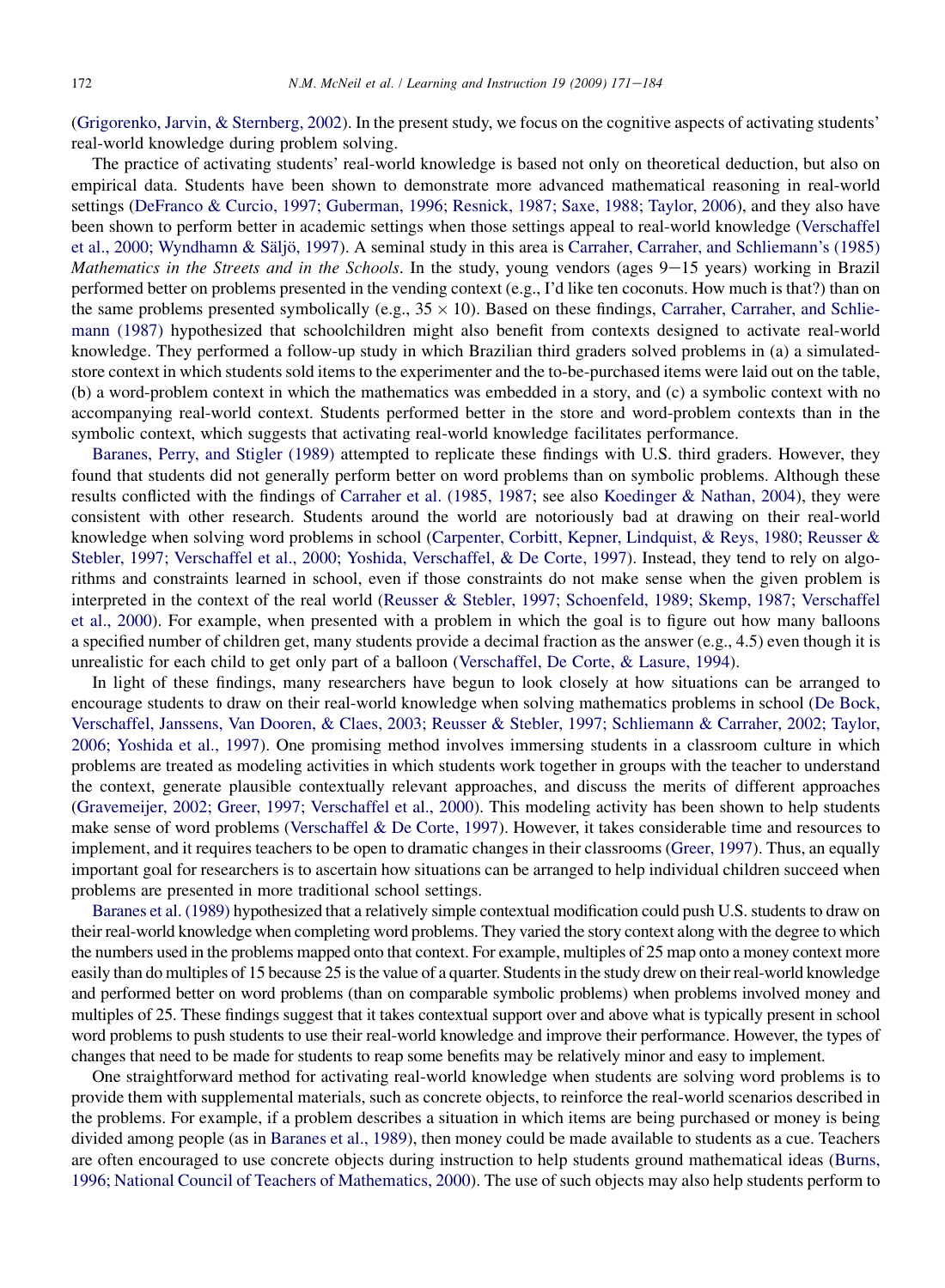the best of their abilities by encouraging students to consult their real-world knowledge. Indeed, both [Guberman](#page-12-0) [\(1996\)](#page-12-0) and [Saxe \(1988\)](#page-13-0) have shown that the presence of real currency facilitated Brazilian children's performance on mathematics problems. Thus, there is reason to predict that students will perform better on word problems when they have access to concrete objects that cue real-world knowledge than when they do not have access to such objects [\(Hiebert & Wearne, 1996; Hiebert, Wearne, & Taber, 1991](#page-12-0)).

The role and relevance of real-world knowledge in solving mathematics problems brings up an important issue of the design of concrete materials used in school. Although teachers cannot always use authentic artifacts such as real currency, many companies (e.g., Eric Armin Inc. [EAI] Education, Learning Resources, etc.) sell ''classroom money kits'' containing bills and coins that resemble real currency. These bills and coins are often used in the classroom to support mathematical concepts involved in saving money, or buying and selling goods. Producers of these kits often go to great lengths to ensure that the kits are as realistic as possible, including detailed patterning and inscriptions on bills and coins. The motivating assumption seems to be that making the objects highly realistic will help to evoke students' real-world knowledge, and thus, help them perform better than they otherwise would on relevant problems.

Although this reasoning is consistent with the aforementioned evidence, there are also reasons to think twice about using concrete objects that are perceptually rich and highly realistic. One challenge, for example, may be for students to think about more general properties that are not tied to the specific characteristics of the individual objects. In the case of the bills and coins in classroom money kits, students need to interpret mathematics problems not only as representing the exchange of specific bills and coins but also the relation of a particular money problem to the arithmetic algorithms learned in school. Several lines of research and theory [\(Bassok & Holyoak, 1989; Goldstone &](#page-11-0) [Sakamoto, 2003; Sloutsky, Kaminski, & Heckler, 2005; Sweller, 1994;](#page-11-0) [Uttal, Scudder, & DeLoache, 1997\)](#page-13-0) suggest that this sort of transfer and generalization of knowledge may be harmed when stimuli are perceptually rich.

For example, [Goldstone and Sakamoto \(2003\)](#page-12-0) found that undergraduates who learned ecology principles from a perceptually attractive computer display actually had more difficulty than those who learned from a bland display transferring their knowledge to a problem in a new domain that was perceptually dissimilar but conceptually similar to what they had learned. Similarly, [Kaminski and Sloutsky \(2007\)](#page-12-0) found negative effects of perceptually rich symbols in their work on students' understanding of an abstract mathematical concept. Such findings are consistent with the hypothesis that the surface features of a symbol matter [\(Gravemeijer, 2002; Schnotz & Bannert, 2003\)](#page-12-0). Perceptually rich, realistic surface features may initially activate real-world knowledge and help problem solvers construct contextually relevant interpretations of a problem. Yet, such features become redundant once the corresponding realworld knowledge has been activated [\(van Gog, Paas, & van Merrienboer, 2008; Kalyuga, Ayres, Chandler, & Sweller,](#page-12-0) [2003\)](#page-12-0). Because redundant information is difficult for problem solvers to ignore, it imposes extraneous cognitive load [\(Kalyuga et al., 2003\)](#page-12-0). Thus, problem solvers' attention may be drawn toward the redundant surface features of a symbol (e.g., color, size, texture) and away from the abstract ideas being represented by the symbol. Because of these consequences, Gravemeijer recommends gradually ''decontextualizing'' symbols used in classrooms (cf. [Lehrer &](#page-12-0) [Schauble, 2002\)](#page-12-0). This decontextualization may be necessary for identifying the relevant and essential aspects of a given problem ([Goldstone, 2006](#page-12-0)).

In addition to highlighting certain aspects of symbols while deemphasizing others, the use of highly concrete and perceptually rich objects also may hinder students' performance because it may require students to change their representations of familiar objects. The process of changing may be difficult, especially if students' old way of representing the objects is well established. For example, if children are very familiar with using play money as a toy (e.g., board games such as Monopoly), it may be difficult for them to view the play money as something that can help them solve problems in school (cf. [De Bock et al., 2003; DeLoache, 1995; Uttal, Liu, & DeLoache, 2006; Uttal,](#page-12-0) [Marulis, & Lewis, 2007](#page-12-0)). Once individuals represent a concept one way, it can be difficult for them to let go of that representation so they can represent it in a new way ([Mack, 1995; McNeil & Alibali, 2005; Son & Goldstone,](#page-12-0) [submitted for publication\)](#page-12-0).

Interestingly, many of the best-known and most frequently used concrete objects in mathematics classrooms are rather bland. For example, Base-10 blocks are simply uniform-colored blocks, with different sizes representing the different units of tens, and Digi-blocks are a uniform color. Similarly, many of the Montessori materials (e.g., the Pink Tower) are not particularly interesting as objects in their own right, perhaps thereby allowing students to focus more on what the materials are designed to help them discover (e.g., concepts of ratio and proportion, [Lillard, 2005](#page-12-0)). Put simply, at least in some situations, concrete objects may not need to be perceptually rich to help students solve problems; in fact, the opposite may sometimes be true ([Cai, 1995; Stevenson & Stigler, 1992\)](#page-12-0).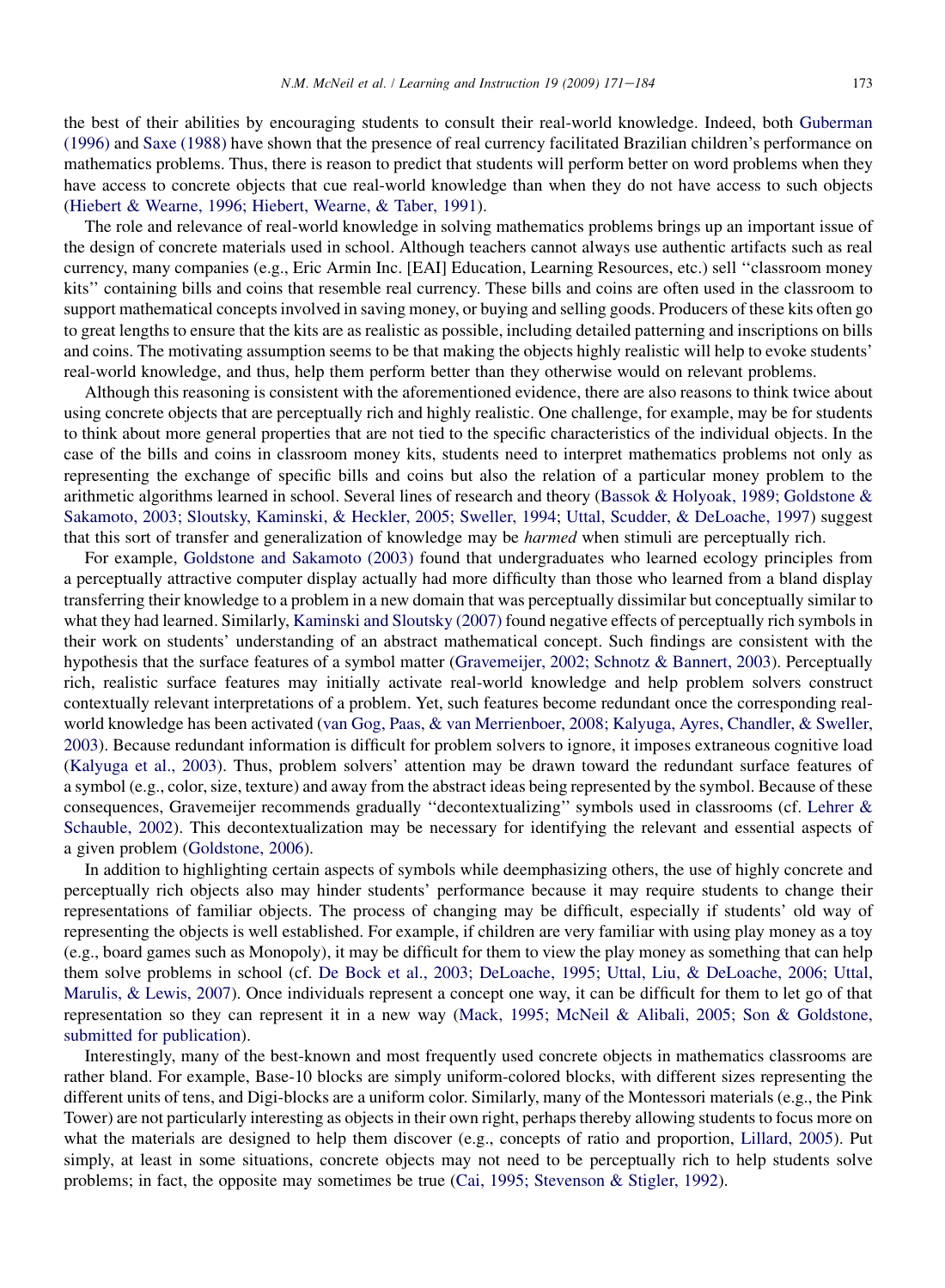Thus, there are reasons both to support and to question the practice of providing students with concrete objects that are perceptually rich and highly realistic during problem solving. On one hand, the presence of these objects may activate real-world knowledge, which may ground abstract concepts and provide support for ''sense making'' and informal reasoning strategies. In this case, the presence of such objects should improve understanding of the mathematical concepts involved in a given problem. On the other hand, perceptual richness could potentially draw students' attention to features of the objects themselves instead of to the mathematics at hand. In this case, the presence of the objects should be associated with more error prone problem solving. To our knowledge, no studies have tested these hypotheses directly.

# 1.1. Aims  $-$  hypotheses

In the present study, we investigated whether concrete objects that are perceptually rich and highly realistic convey an advantage over (a) no objects and (b) perceptually bland objects in children's performance on word problems. In Experiment 1, we investigated whether the presence of perceptually rich, highly realistic bills and coins improve students' performance on money-relevant word problems. If children benefit from having their real-world knowledge of money activated, then they should perform better in the presence (vs. absence) of the bills and coins. However, if perceptually rich objects detract students' attention from the mathematical ideas being represented, then children should perform worse in the presence (vs. absence) of the bills and coins. In Experiment 2, we varied the level of perceptual richness of the bills and coins to examine the effect on performance, and we considered whether perceptually rich bills and coins facilitate informal reasoning strategies, thus reducing students' likelihood of making conceptual errors.

# 2. Experiment 1

# 2.1. Method

### 2.1.1. Participants

Participants were 113 fourth-grade students  $(9-10)$ -year olds; 54 boys, 59 girls; 5% Asian, 18% Black, 18% Hispanic or Latino, 59% White) and 117 sixth-grade students  $(11-12)$ -year olds; 57 boys, 60 girls; 2% Asian, 5% Black, 8% Hispanic or Latino, 85% White) recruited from public middle schools in Connecticut, USA. Approximately 30% of students received free or reduced-price lunch. One sixth-grade student was excluded because she did not follow instructions.

#### 2.1.2. Tasks

To extend previous research [\(Carraher et al., 1985, 1987; Baranes et al., 1989\)](#page-12-0), we focused on students' performance on word problems involving money. The problems were a subset of a paper-and-pencil assessment designed to assess students' understanding of concepts and procedures targeted in the National Council of Teachers of Mathe-matics ([NCTM, 2000](#page-12-0)) Standards for Grades 3-5. We first pilot-tested several sets of problems and selected a final set of 10 problems to represent difficulty levels from easy to hard (difficulty level was inferred based on the percentage of pilot students who solved each problem correctly: 81% solved the easiest problem correctly and 11% solved the hardest problem correctly). Two representative examples are the following:

Problem #6: "Charles buys a gumball for \$0.20 and a candy bar for \$1.15. If he gives the cashier \$5.00, how much change does he get back?'' (medium level)

Problem #1: ''Maggie is trying to save money to buy a new CD player. She gets \$15.00 allowance at the end of each week. The CD player costs \$95.99. How many weeks will it take her to save the money she needs if she saves her whole allowance each week?'' (medium level)

Students' solutions were coded as correct or not correct. We summed the number of correct solutions to the 10 problems to obtain a total score. Because students' writing was sometimes difficult to read, a second coder evaluated the solutions of a randomly selected 20% of the sample (46 students, 460 solutions). Agreement between coders was 94%.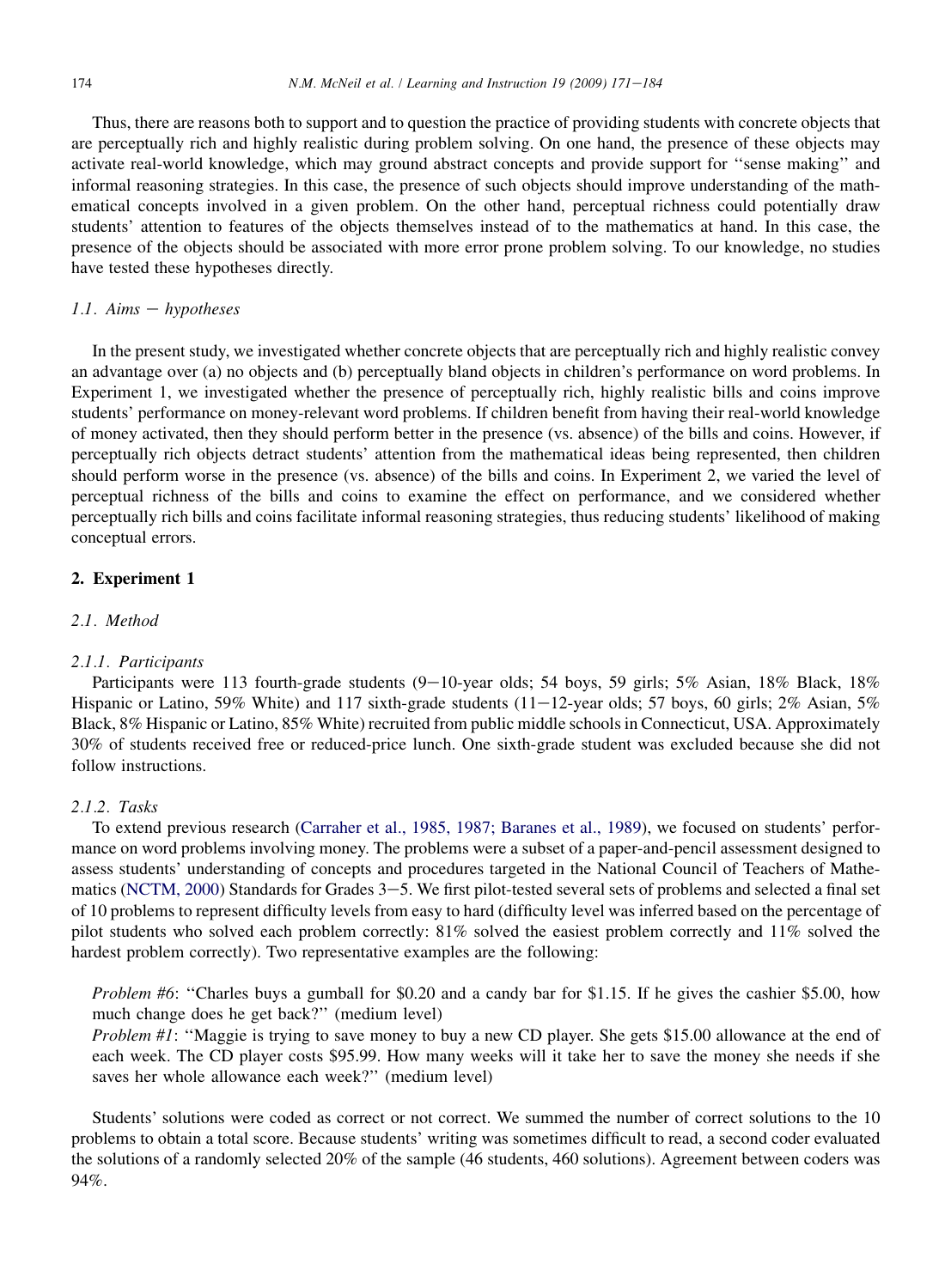#### <span id="page-4-0"></span>2.1.3. Procedure

Students were randomly assigned to one of two conditions. In the experimental condition, students were given a stack of bills (major denominations up to \$50) and a small plastic bag containing pennies, nickels, dimes, and quarters. The bills and coins were designed to activate students' real-world knowledge of U.S. currency, and they looked similar to real money (see Fig. 1, left panel). Students were told that they should use the bills and coins to help them solve the problems. However, we did not prescribe ways for students to use the materials because one of the major criticisms of manipulatives is that students are often required to handle them according to rules designated by the teacher, and this practice deters students from constructing their own understandings [\(Gravemeijer, 2002\)](#page-12-0). We wanted students to use the money in whatever way made the most sense to them. Students in the experimental condition also had the paper-and-pencil test in front of them at all times, so they were able to use both bills and coins and traditional written strategies. We hoped that students would use the bills and coins as tools for problem solving, but our primary goal was to examine how their presence would affect students' performance. In the control condition, students solved the same word problems involving money, but without the presence of bills and coins.

Experimenters observed students solving the problems and noted whether those in the experimental condition used the money when solving the problems. Because children were tested in a large group setting, it unfortunately was not possible for experimenters to monitor each child's use of the bills and coins on a problem-by-problem basis. However, experimenters were assigned to monitor specific children throughout the testing session (approximately  $5-8$  children per experimenter). They checked on these children several times throughout the session and noted whether or not the children were interacting with the bills and coins (e.g., looking, touching, counting, etc.). Most children in the experimental condition (71%) were seen interacting with the bills and coins on a consistent basis.

To illustrate how students could use the bills and coins, consider Problem #6 in which Charles buys a gumball and a candy bar for \$0.20 and \$1.15 and gets back change from \$5.00. To calculate the correct change using the bills and coins, students could have placed three one-dollar bills on the table, along with two dollars worth of change (e.g., four quarters, eight dimes, and four nickels). Then, they could take away two dimes (to represent the \$0.20) and one dollar, one dime, and one nickel away (to represent the \$1.15). Finally, they could count the money left on the table (\$3.65). In



Fig. 1. Examples of the ''perceptually rich'' bills and coins used in Experiments 1 and 2 (left panel) and the ''bland'' bills and coins used in Experiment 2 (right panel).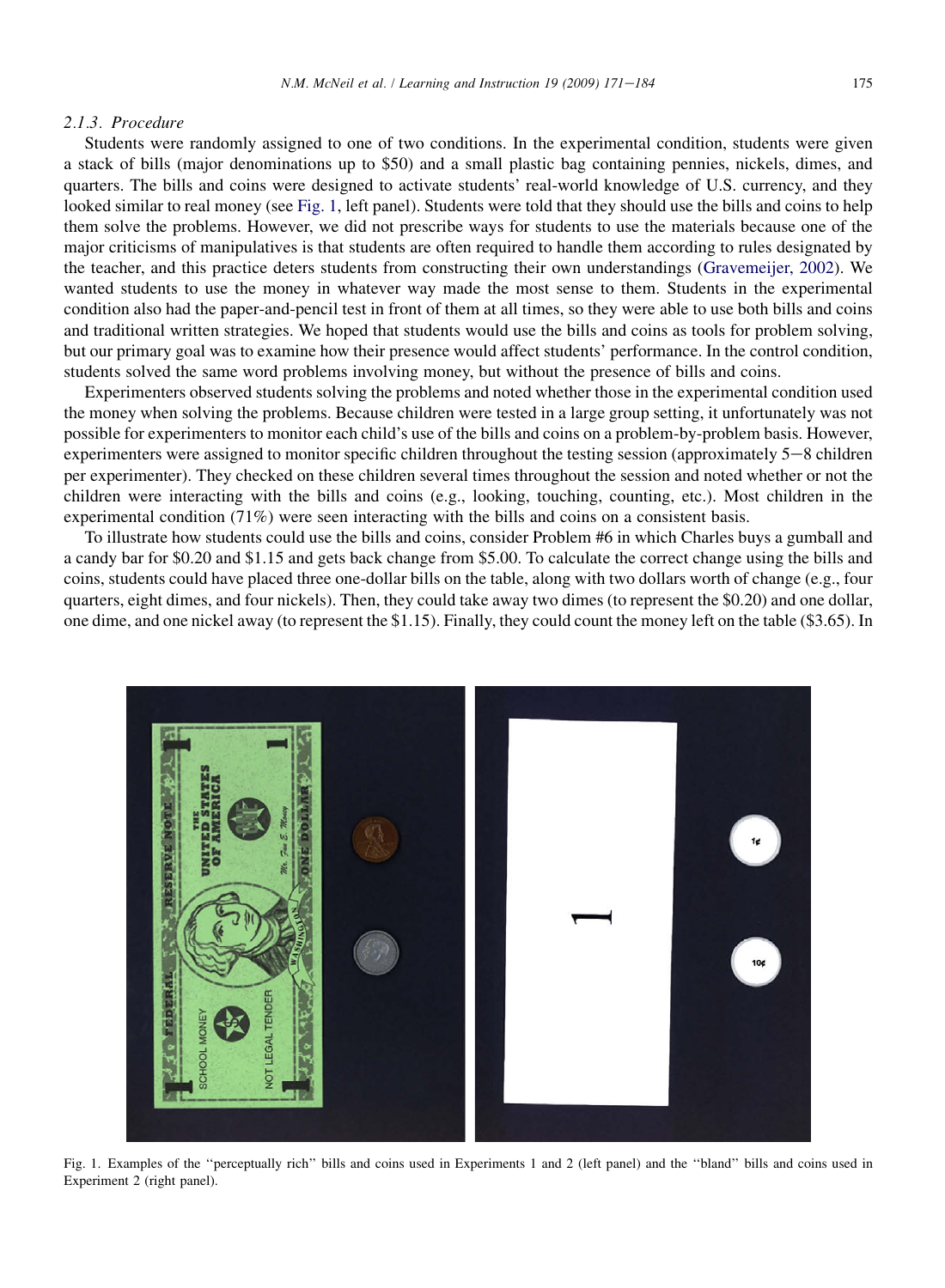the control condition, students typically used a two-step written procedure, such as adding \$0.20 to \$1.15 in column format to get \$1.35, and then subtracting \$1.35 from \$5.00 using a multidigit subtraction procedure to get \$3.65.

# $2.2.$  Results  $-$  discussion

We conducted a 2 (condition: experimental and control)  $\times$  2 (grade: fourth and sixth) ANOVA with number correct (out of 10) as the dependent measure. There was a significant main effect of condition,  $F(1, 225) = 4.08$ ,  $p = 0.04$ , partial  $\eta^2 = 0.02$ . Students in the control condition solved more problems correctly (M = 4.85, SD = 3.11) than students in the experimental condition ( $M = 4.26$ , SD = 2.93). There was also a significant main effect of grade,  $F(1, 1)$  $225$ ) = 93.24, p < 0.001, partial  $\eta^2$  = 0.29. Not surprisingly, sixth graders solved more problems correctly (M = 6.15,  $SD = 2.55$ ) than fourth graders ( $M = 2.91$ ,  $SD = 2.57$ ). The interaction was not significant,  $F(1, 225) = 0.02$ ,  $p = 0.90$ .

These results suggest that concrete objects designed to activate students' real-world knowledge may hinder performance on mathematics problems. However, because the effect size was small, the result needs to be replicated before conclusions can be drawn. When evaluating the effect size, it is important to note that the participant sample was diverse. This diversity is good for external validity, but large individual differences also contribute to a smaller effect size. We, therefore, worked with a more homogeneous sample in Experiment 2.

# 3. Experiment 2

The findings thus far are consistent with the suggestion that perceptually rich stimuli detract students' attention from the mathematical ideas being represented ([Goldstone, 2006; Sloutsky et al., 2005](#page-12-0)). Classroom money kits contain bills and coins that are brightly colored and detailed in appearance. Although these characteristics are meant to activate students' real-world knowledge of U.S. currency, they may be counterproductive. Specifically, these characteristics may draw students' attention to the bills and coins themselves and away from their purpose as representations of monetary values [\(Uttal, 2003;](#page-13-0) [Uttal et al., 1997\)](#page-13-0). Also, because the bills and coins resemble play money, they may activate students' knowledge of play activities, which may hinder performance on school activities. Taken together, these accounts lead to the hypothesis that students should not perform as poorly when they use bills and coins that are not as perceptually rich and realistic looking. We tested this hypothesis in Experiment 2.

In addition, although the results of Experiment 1 suggest that the perceptually rich, realistic bills and coins hinder performance, it is still possible that they helped students in ways that transcended the accuracy of their solutions. Because the bills and coins are designed to activate real-world knowledge, they may promote conceptual understanding of the problems. Therefore, the errors of students in the control condition may have been more conceptually based than the errors made by students who had bills and coins. For example, consider Problem #6 in which students had to calculate how much change Charles would get back from five dollars if his items cost \$0.20 and \$1.15. Students in the control condition may have been making conceptual errors that reflect fundamental misunderstandings of the problems (e.g., writing  $$5.00 + $0.20 + $1.15 = $6.35$ ), whereas students in the experimental condition may have been making arithmetic errors (e.g., writing  $$5.00 - $0.20 - $1.15 = $4.15$ ). It was difficult to examine this hypothesis in Experiment 1 because students did not always show how they arrived at their answers. They often wrote answers with no accompanying written work. These ''answer only'' responses were more common in the experimental condition ( $M = 9.24$ , SD = 0.44) than in the control condition ( $M = 7.48$ , SD = 0.45),  $F(1, 227) = 7.93$ ,  $p = 0.01$ , partial  $\eta^2 = 0.29$ . This finding is not surprising, given that students in the experimental condition were able to use the objects to work out the problems, and students were not given explicit instructions to show their work. ''Answer only'' responses were common across both conditions. They accounted for 42% of the responses overall, and 97% of students gave an ''answer only'' response on at least one problem. We presumed that the high number of ''answer only'' responses occurred because students were not told to show their work. We, therefore, asked students to show their work in Experiment 2, so we could get more specific information about how the conditions influenced students' thinking.

## 3.1. Method

#### 3.1.1. Participants

Participants were 85 fifth-grade students  $(10-11)$  year olds; 47 boys, 38 girls;  $\langle 1\%$  Asian, 3% Black, 2% Hispanic or Latino, and 94% White) recruited from a public middle school in Connecticut, USA. Approximately, 10% of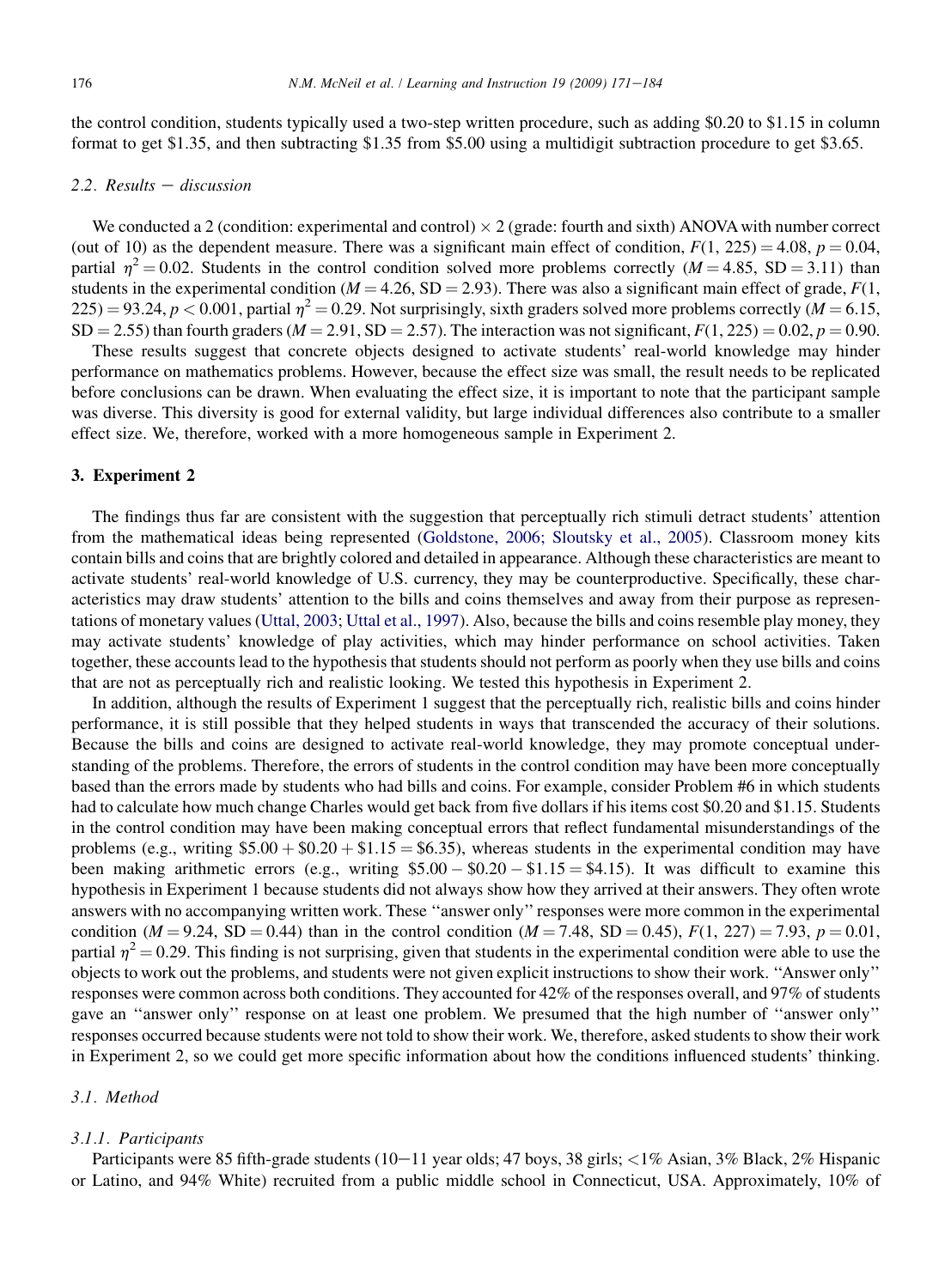students received free or reduced-price lunch. Six students (5 boys, 1 girl) were excluded from the analyses because they did not follow instructions (e.g., did not solve the problems, talked too much during testing, etc.).

## $3.1.2.$  Tasks - procedure

The procedure was identical to that in Experiment 1 with three exceptions. First, the 10-word problems were presented on their own rather than as a part of a larger assessment. Second, prior to testing, all students were told to ''show their work'' on every problem. The specific instructions were ''Write your answer and whatever calculations you made to find that answer. For example, if you added two numbers, write that down, like  $2 + 2 = 4$ . It is very important for us to understand HOW you found your answer, so please be sure to show all of your work [bold in actual text].'' In addition to these instructions, the reminder phrase ''Show your work!'' was appended to the end of every problem. This emphasis on ''showing work'' was added so that we would be able to examine differences in the types of errors made by students in each condition. Students were not told that they had to show their work in any prescribed way, so they were free to show their work in ways that made sense to them. Many children showed their work by translating their actions with the bills and coins into mathematical symbols (e.g., one dollar plus one dime would be written as  $$1 + 10¢$ ). However, some translated their actions into words (e.g., "dollar plus dime"). Few children drew schematic representations of the bills and coins. Third, students were randomly assigned to one of *three* conditions. Two of the conditions were identical to the conditions in Experiment 1, and the third condition was added so we could examine the effect of making the objects less perceptually rich and less realistic in appearance. Thus, the three conditions were (1) the perceptually rich condition, in which bills and coins were identical to the bills and coins used in Experiment 1; (2) the bland condition, in which bills and coins were black-on-white bills and coins that were stripped of extraneous perceptual details; and (3) the control condition as in Experiment 1. [Fig. 1](#page-4-0) illustrates the differences between the two types of bills and coins. The bland condition was identical to the perceptually rich condition in all respects except for the actual appearance of the bills and coins. Children in both conditions were instructed to use the bills and coins to help them solve the problems (as in Experiment 1), and children in all conditions were asked to show their work.

# 3.1.3. Coding

Students' solutions were counted as ''correct'' only if the correct answer was provided along with appropriate accompanying written work. Because the importance of ''showing work'' was stressed prior to testing, ''answer only'' solutions accounted for only a small percentage (9%) of responses (compared with 42% in Experiment 1). A second coder again evaluated the solutions of a randomly selected 20% of the sample. Agreement for coding correctness was 96%.

Students' errors were further coded as conceptual or non-conceptual. Conceptual errors were defined as errors that demonstrate a conceptual misunderstanding about the problem (as in [Koedinger & Nathan, 2004](#page-12-0)). For example, consider Problem #6 in which students had to calculate how much change Charles would get back from five dollars if his items cost \$0.20 and \$1.15. One conceptual error was to add up all the numbers in the problem (i.e.,  $$5.00 + $0.20 + $1.15 = $6.35$ . Another conceptual error was to write the total amount paid (\$1.35), rather than the total amount of change. Another conceptual error was to subtract \$0.20 from \$1.15 to get \$0.95. Conceptual errors, such as these, were coded in contrast to other types of errors such as copy slips (student sets up the solution correctly but copies numbers incorrectly), arithmetic errors (student sets up the solution correctly but adds, subtracts, multiplies, or divides incorrectly), answer only (student provides the incorrect or correct answer without any accompanying work), and no response (only 1% of responses). We established reliability for the distinction between conceptual and non-conceptual errors by having two independent coders code students' errors; agreement was 92%. The majority of students' errors (80%) were either conceptual or arithmetic errors. Error codes were not treated as mutually exclusive categories. That is, some students made both a conceptual and an arithmetic error on the same problem, and their responses were coded accordingly. Errors and correct solutions were mutually exclusive categories (e.g., a solution could not be counted as a conceptual error if it was counted as correct).

## $3.2.$  Results - discussion

An ANOVA with condition (perceptually rich, bland, control) as the independent variable and number correct (out of 10) as the dependent measure revealed a significant main effect of condition,  $F(2, 76) = 3.17$ ,  $p = 0.048$ , partial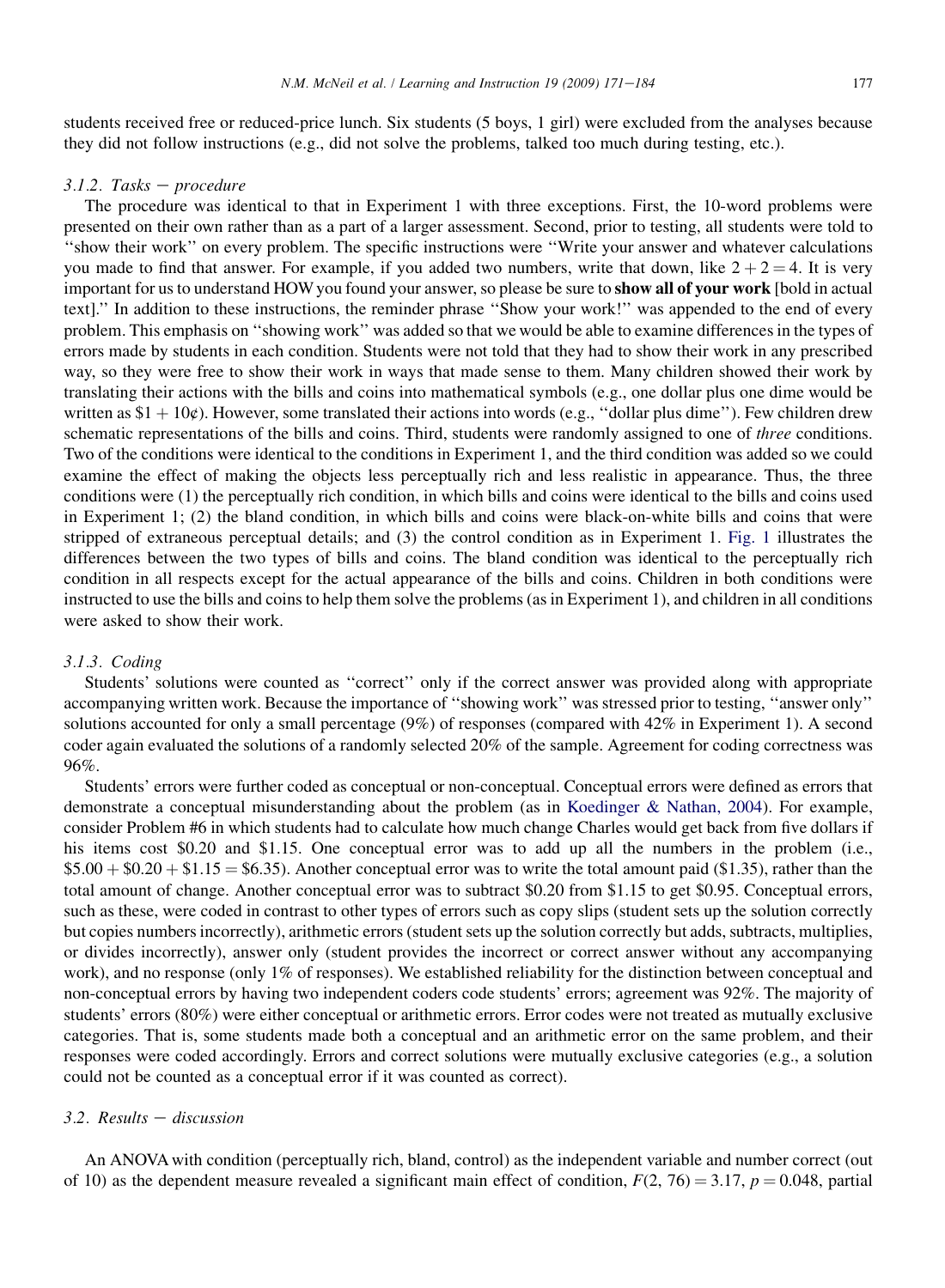<span id="page-7-0"></span> $n^2$  = 0.08. To test our hypothesis that perceptually rich bills and coins hinder performance, we performed a set of orthogonal contrasts using Helmert coefficients. Consistent with the results of Experiment 1, perceptually rich bills and coins hindered performance on the problems. Students in the perceptually rich condition solved fewer problems correctly ( $M = 4.08$ , SD = 2.29) than students in the other two conditions ( $M = 5.50$ , SD = 2.34),  $F(1, 76) = 6.34$ ,  $p = 0.01$ , partial  $\eta^2 = 0.08$ . The number of problems solved correctly by students in the bland condition (M = 5.56,  $SD = 2.20$ ) did not differ significantly from the number of problems solved correctly by students in the control condition ( $M = 5.45$ , SD = 2.49),  $F(1, 76) = 0.03$ ,  $p = 0.86$ . Thus, it was not the presence of objects per se that hindered performance on the problems.

We also examined performance on a problem-by-problem basis to make sure that the observed differences between conditions were not driven by any one problem, in particular. As shown in Table 1, the patterns observed on a problemby-problem basis were consistent with the results of the overall analysis. The percentage of students who solved any given problem correctly was the lowest (or approximately tied for lowest) in the perceptually rich condition across all problems.

To gain a deeper understanding of whether the conditions affected the way students approached the problems, we performed a detailed analysis of students' written work on Problem #1 in which Maggie is saving her \$15.00 weekly allowance to buy a new CD player that costs \$95.99 and needs to calculate how many weeks it will take to buy it. We chose to examine students' work on this problem because (a) it showed one of the largest discrepancies in terms of correctness between students in the perceptually rich condition and students in the other two conditions (see Table 1), (b) students showed a good deal of work on the problem, and (c) there were systematic individual differences in the way students approached the problem.

One of the systematic differences from student-to-student on this problem was whether, or not, the student used a repeated addition strategy vs. a multiplication or division strategy. That is, some students added \$15.00 in column format repeatedly until they reached the desired amount, whereas other students tried to incorporate multiplication or division into their approach. Students who used the repeated addition strategy  $(N = 40)$  were more likely to solve the problem correctly than were students who tried to incorporate multiplication or division into their approach  $(N = 35)$ , 65% vs. 40%,  $\chi^2(1, N = 75) = 4.69$ ,  $p = 0.03$ . Although the (more successful) repeated addition strategy was used by about 53% of children overall, it was used by only 18% of students in the perceptually rich condition. Students in the perceptually rich condition were more likely to try to incorporate multiplication or division into their approach than were students in the other conditions,  $\chi^2(2, N = 75) = 15.77$ ,  $p < 0.001$ . This finding was not predicted a priori, so it should be interpreted with caution. However, it is consistent with the prediction that the presence of the perceptually rich bills and coins influences how students approach the problems.

#### 3.2.1. Conceptual errors

Results thus far are consistent with Experiment 1. The presence of perceptually rich bills and coins hindered performance on word problems involving money. However, the perceptually rich bills and coins may have facilitated other aspects of performance. As evident in the analysis of student work on Problem #1 in which Maggie is saving for a CD player, the presence or absence of bills and coins may affect how students approach problems. Because they are designed to cue real-world knowledge, the perceptually rich bills and coins may have helped students conceptualize the problems. To address this hypothesis, we need to look beyond ''correctness''. Another way to look at the data is to examine the types of errors made by students in each condition. Of particular interest is the proportion of errors that were *conceptual* errors because these errors reflect conceptual misunderstandings about the problems.

We conducted an ANOVA with condition (perceptually rich, bland, control) as independent variable and proportion of errors that were conceptual errors as the dependent measure. Three students were excluded from this analysis

| Table 1                                                                                             |  |
|-----------------------------------------------------------------------------------------------------|--|
| Percentage of students who solved each problem $(1-10)$ correctly in each condition in Experiment 2 |  |

| Condition         | Problem |    |    |                  |    |                     |    |              |    |    |
|-------------------|---------|----|----|------------------|----|---------------------|----|--------------|----|----|
|                   |         |    |    |                  |    |                     |    |              |    | 10 |
| Perceptually rich | 36      | 16 | 36 | 72<br>7∠         | 32 | $\mathcal{L}$<br>72 | 48 | 28           | 32 | 36 |
| Bland             | 64      | 24 | 52 | 72<br>$\epsilon$ | 40 | 80                  | 76 | $\sim$<br>36 | 52 | 60 |
| Control           | 59      | 28 | 55 | 72               | 31 | 79                  | 83 | 45           | 52 | 41 |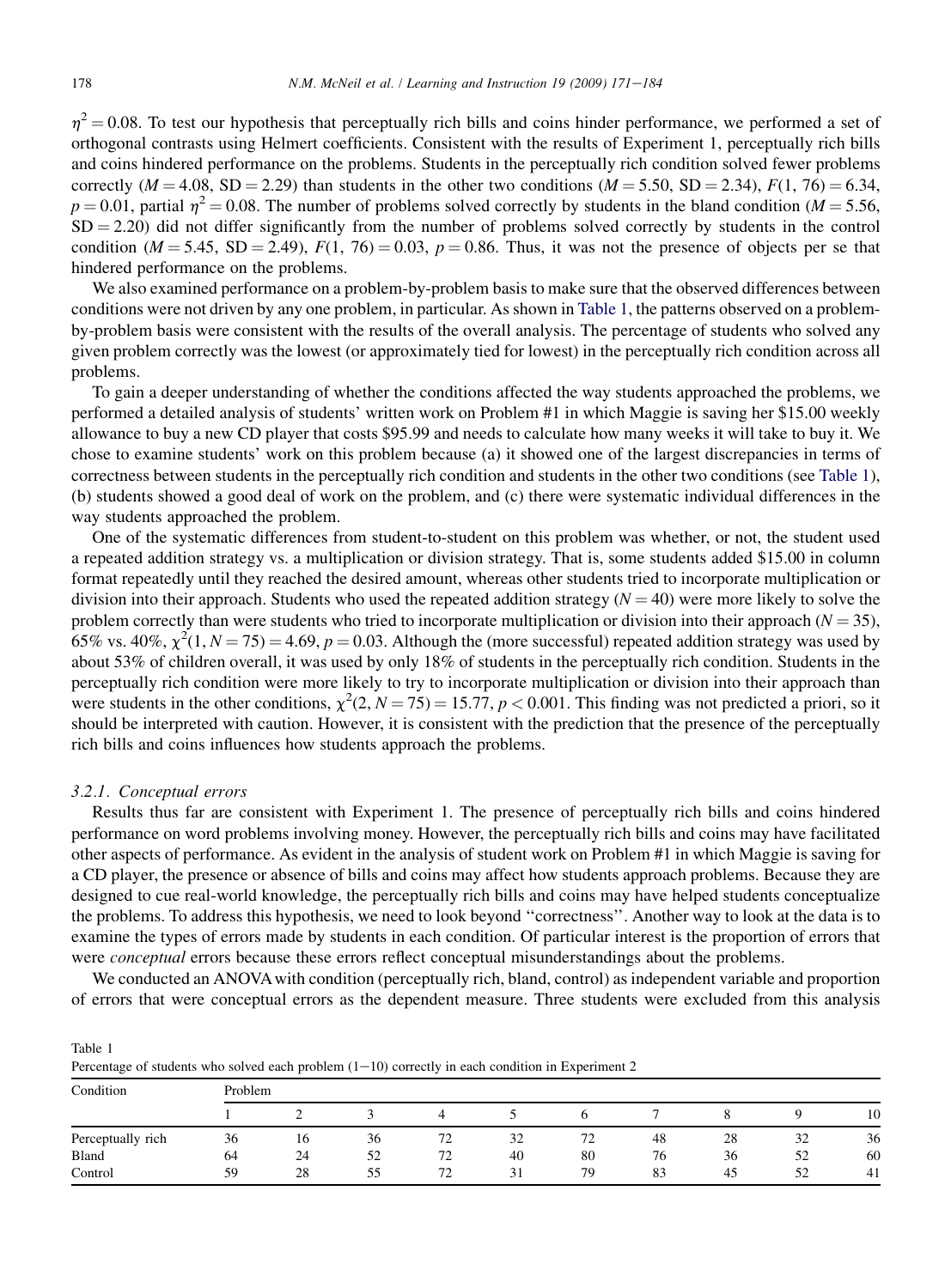because they did not make errors. There was a significant effect of condition,  $F(2, 73) = 3.38$ ,  $p = 0.04$ , partial  $\eta^2$  = 0.09. To test our hypothesis that students in the perceptually rich condition may have a smaller proportion of errors that were conceptual errors than in the other two conditions, we performed a set of orthogonal contrasts using Helmert coefficients. Similar to the results of Experiment 1, performance in the perceptually rich condition was significantly different from performance in the other two conditions. However, in this case, the performance of students in the perceptually rich condition was ''better'' than the performance of students in the other two conditions. The proportion of errors that were *conceptual* errors was smaller for students in the perceptually rich condition  $(M = 0.37, SD = 0.24)$  than it was for students in the other two conditions combined  $(M = 0.51, SD = 0.26)$ ,  $F(1,$ 73) = 5.28, p = 0.02, partial  $\eta^2$  = 0.07. The proportion of errors that were conceptual errors was lower for students in the bland condition ( $M = 0.47$ , SD = 0.23) than it was for students in the control condition ( $M = 0.55$ , SD = 0.29), but this difference was not statistically significant,  $F(1, 73) = 1.21$ ,  $p = 0.28$ . Thus, when errors were made, they were less likely to be conceptual errors when students were given perceptually rich bills and coins than when students were given bland bills and coins or no bills and coins. However, it is important to keep in mind that the total number of errors was greater in the perceptually rich condition.

We again examined performance on a problem-by-problem basis to ensure that the observed differences between conditions were not driven by any one problem, in particular. As shown in Table 2, the patterns observed on a problemby-problem basis were consistent with the overall analysis. Of the students who made an error on a given problem, the percentage of those who made a conceptual error vs. a non-conceptual error was the lowest (or approximately tied for lowest) in the perceptually rich condition across all problems except Problem #9, which seemed to be particularly difficult for students in the perceptually rich condition (see [Table 1](#page-7-0)).

To gain a deeper understanding of how the conditions affected students' thinking, we analyzed answers given by students who made conceptual errors on Problem #8: ''Daniel and Helen want to buy a birthday cake for their friend. Daniel has \$6.00 and can spend  $\frac{1}{4}$  of his money. Helen has \$10.00 and can spend  $\frac{1}{4}$  of her money. How much can they ⁄ ⁄ spend altogether?'' We examined students' answers on this problem because it was one of the most difficult problems for students, and we noticed that some students appeared to have a ''suspension of sense making'' on it ([Verschaffel](#page-13-0) [et al., 2000](#page-13-0)). Specifically, some students provided an answer that was equal to or greater than \$8. We considered this to be a ''suspension of sense making'' because students should be able to realize that the answer is less than \$8 because \$8 is the amount that would result if Daniel and Helen were able to spend half of their money. This type of ''suspension of sense making'' occurred more often in the control condition. Ten of the 12 students who made a conceptual error on this problem in the control condition put \$8 or more for their answer, compared with one of eight students in the bland condition and three of seven students in the perceptually rich condition,  $\chi^2(2, N = 27) = 9.95$ ,  $p = 0.01$ . Thus, the conceptual errors made by students in the control condition may have been more nonsensical than the conceptual errors made by students in the conditions with bills and coins. Taken together with the previous results, this finding provides additional support for the notion that the presence or absence of bills and coins affected how students thought about and approached the problems.

#### 4. General discussion

Table 2

We investigated how the presence of objects designed to activate real-world knowledge affects fourth- through sixth-grade students' performance on mathematics word problems. We exploited the fact that objects can differ in terms of their level of perceptual detail and resemblance to artifacts in the real world. For example, a plastic disk that is made to resemble a dime is more perceptually rich and similar to everyday objects, but a plain white disk with a black ''10'' printed on it is more bland and detached from specific referents. Students who were given perceptually rich,

| Percentage of erring students on each problem $(1-10)$ who made a conceptual error in each condition in Experiment 2 |         |    |    |    |  |    |     |     |    |    |  |
|----------------------------------------------------------------------------------------------------------------------|---------|----|----|----|--|----|-----|-----|----|----|--|
| Condition                                                                                                            | Problem |    |    |    |  |    |     |     |    |    |  |
|                                                                                                                      |         |    |    |    |  |    |     |     |    | 10 |  |
| Perceptually rich                                                                                                    | 56      |    |    | 29 |  | 29 |     | 40  | 59 | 25 |  |
| Bland                                                                                                                | 89      | 79 | 53 |    |  | 40 | 50  | 38  | 25 | 70 |  |
| Control                                                                                                              |         | 86 | 54 | 50 |  | 33 | 100 | -81 | 43 | 47 |  |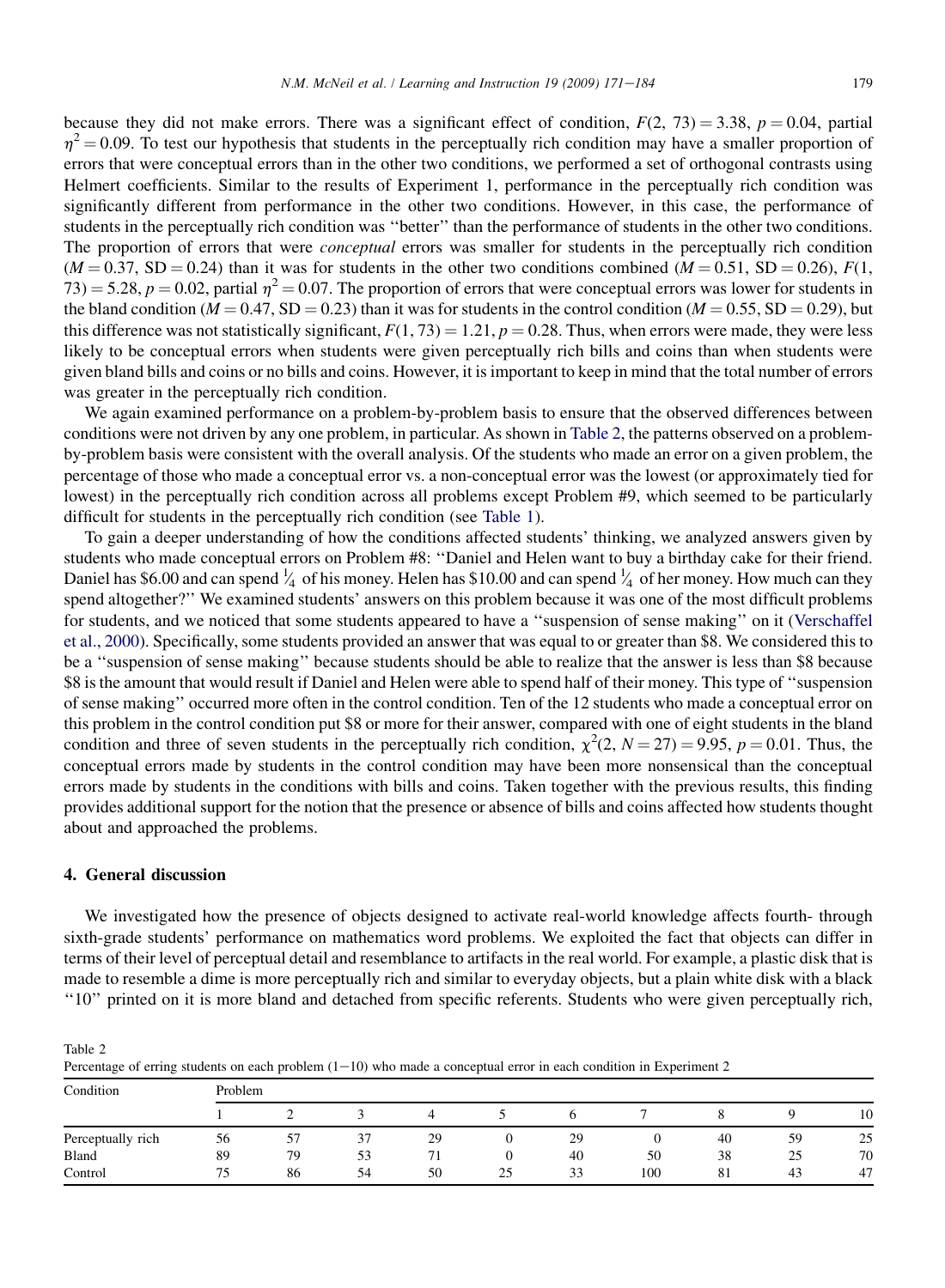realistic bills and coins made more errors on word problems involving money than did students who were given bland bills and coins or no bills and coins. However, when students in the perceptually rich condition made errors, the errors were less likely to be conceptual errors.

Our findings support [Gravemeijer's \(2002\)](#page-12-0) hypothesis that the superficial properties of inscriptions and symbols matter and suggest that the complementary nature of objects that are more vs. less perceptually rich and realistic may lead to trade-offs in mathematical problem-solving performance. Specifically, they may have different advantages and disadvantages for focusing students' attention on informal understanding vs. school-learned algorithms. In the following sections, we consider the potential processes involved in these trade-offs and highlight potential educational implications. We also discuss limitations and future directions.

# 4.1. Potential trade-offs between informal understanding and school-learned algorithms

As argued by [Son and Goldstone \(submitted for publication\)](#page-13-0), activities that are designed to activate students' concrete, real-world knowledge are neither good nor bad in themselves, but rather lead to trade-offs in students' understanding of a problem by drawing attention toward certain ideas and away from others (cf. [Gravemeijer, 2002\)](#page-12-0). According to [Carraher et al. \(1987\)](#page-12-0), when students are placed in meaningful contexts that activate their real-world knowledge of mathematics (e.g., a market), their attention is drawn toward the physical quantities involved (e.g., the objects being bought or sold, the money) and the types of operations being performed on those physical quantities (e.g., buying or selling). This focus allows students to capitalize on their informal reasoning skills and generate sensible solutions [\(Baranes et al., 1989; Carraher et al., 1985](#page-11-0)). In the present study, we saw this phenomenon reflected in the types of errors students made (and did not make) when they were given perceptually rich, realistic bills and coins. Specifically, the proportion of errors that were conceptual errors was lower in the perceptually rich condition than it was in the other conditions. We also saw it reflected in the nonsensical answers provided by children in the control condition on Problem #8 in which Daniel and Helen could each spend  $\frac{1}{4}$  of their money to buy a birthday cake. ⁄ Students were more likely to ignore applicable aspects of their real-world knowledge when they did not have access to bills and coins.

At the same time, we exposed a potential downside to activating real-world knowledge with concrete objects in performance settings e students may make a greater number of errors overall, especially in setting up and carrying out school-learned algorithms. In order for students to use concrete objects to represent mathematics, they need to go beyond their representations of the physical objects themselves. They need to draw analogies between the objects and the arithmetic algorithms learned in school (cf. [De Bock et al., 2003](#page-12-0)). For example, students in the present study needed to see the relationship between the bills and coins and the school-learned algorithms for setting up and operating on decimal fractions. The presence of the perceptually rich bills and coins may have made this process more difficult because it is harder for children to use salient objects to represent abstract concepts [\(Uttal et al., 1997](#page-13-0)). When children's attention is drawn toward the physical quantities involved (e.g., the bills and coins), it may be pulled away from the abstract mathematical concepts being represented ([DeLoache, Uttal, & Pierroutsakos, 1998; Uttal et al.,](#page-12-0) [1997](#page-12-0)). Even when the perceptual details of an object seem to tap applicable real-world knowledge (e.g., knowledge of US currency), students may not automatically grasp the mathematical ideas when they look at the objects (cf. [Ball,](#page-11-0) [1992; Gravemeijer, 2002; Meira, 1998\)](#page-11-0). One dollar and one dime does not necessarily map transparently to \$1.10.

In the present study, at least two aspects of the perceptually rich, realistic bills and coins may have drawn children's attention toward the objects themselves: (a) their inscriptions and (b) their resemblance to play money. The perceptually rich bills and coins were more colorful and more ornate than the bland ones. These perceptual details may have attracted students' attention to the bills and coins themselves and away from the decimal fractions being represented. At the same time, the perceptually rich bills and coins also may have activated children's knowledge of play money. Children often use bills and coins that resemble U.S. currency in their everyday play experiences (e.g., board games, pretend store play, etc.). Thus, they may already have a representation of the objects as toys, and it may be difficult for them to view the bills and coins as tools that can help them in school (cf. [DeLoache, 1995; Moyer,](#page-12-0) [2001](#page-12-0)). Unfortunately, we cannot distinguish between these two alternatives with the current data; thus, an important goal for future research will be to tease apart the potential contributions of perceptual richness and activation of prior knowledge in children's difficulties with dual representation [\(McNeil & Jarvin, 2007](#page-12-0)).

The trade-offs observed in the present study may be used to support and extend cognitive load theory [\(Sweller, van](#page-13-0) Merrienboer, & Paas, 1998). According to cognitive load theory, educational contexts should be designed to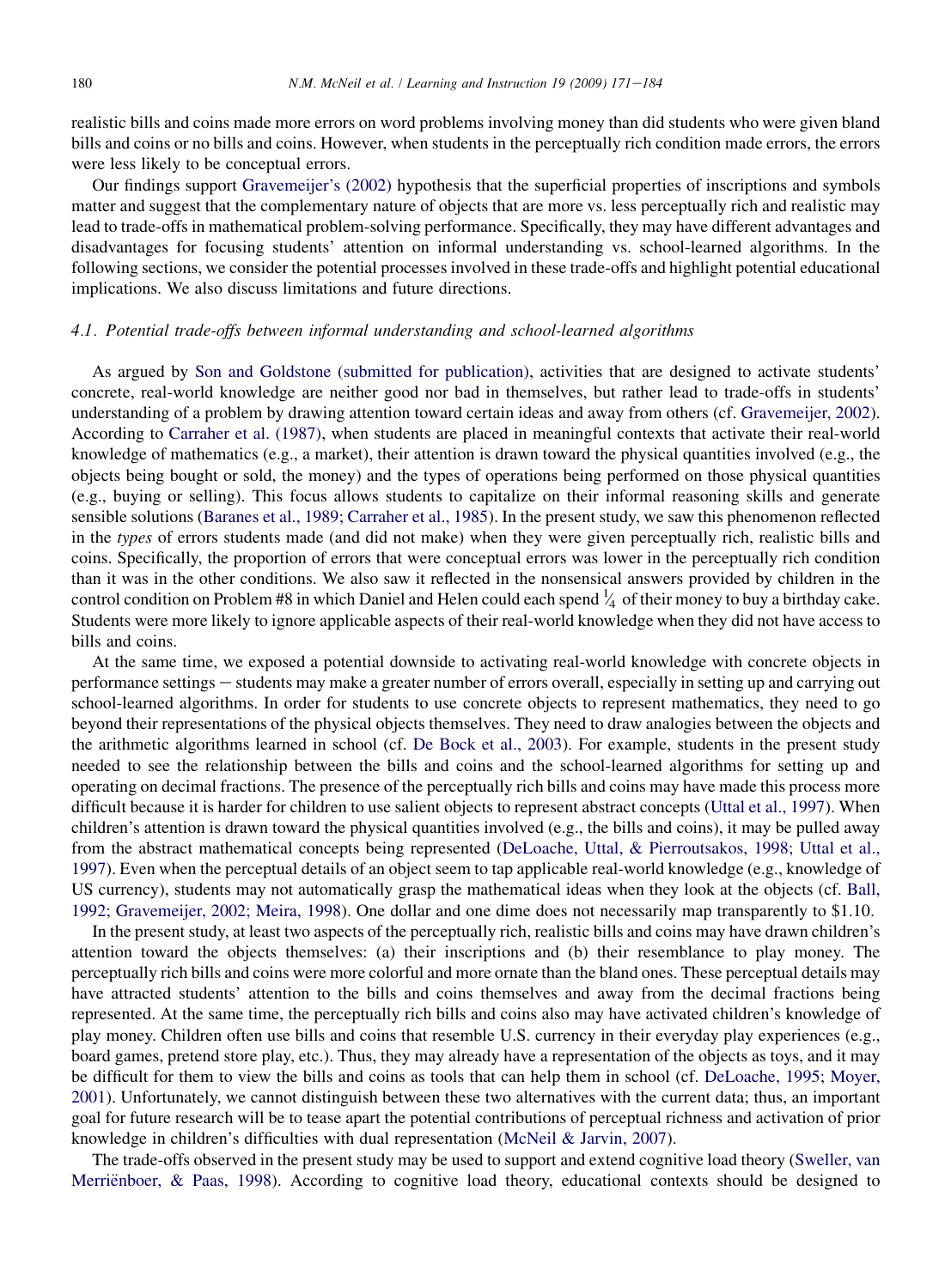(a) maximize students' use of cognitive resources in activities that are relevant to the task at hand (germane load) and (b) minimize students' use of cognitive resources in activities that are not relevant to the task at hand (extraneous load). Previous research has shown a trade-off between these two goals in students with different levels of knowledge (the expertise reversal effect, [Kalyuga et al., 2003](#page-12-0)). When students have low levels of knowledge, they need extra support from materials that foster germane load. However, when students have high levels of knowledge, extra support for germane load is redundant and hinders learning and performance by increasing extraneous load. In the present study, we saw a similar trade-off within a single group of students. The external support provided by the perceptually rich bills and coins seemed to benefit students' conceptualization of the word problems. At the same time, it also seemed to increase extraneous load and hinder students' execution of problem-solving procedures. This type of tradeoff may only occur when problem solvers have intermediate levels of knowledge, as the fourth- through sixth-grade students had in the present study. Younger students who have not learned the school-based algorithms for operating on decimal fractions may not be able to solve the word problems without the help of bills and coins. In contrast, older students who have more domain knowledge may not reap any benefits from the presence of bills and coins. Future research should evaluate the effects of perceptually rich, realistic objects on students of different ages with different levels of mathematics experience.

#### 4.2. Educational implications

How might teachers use the present findings to inform their practices in the classroom? We propose that teachers should try to maximize the advantages that concrete objects may provide while minimizing their disadvantages. Results suggest that using salient objects may be counterproductive when the goal is to reduce students' errors, as in a traditional testing situation. Thus, when teachers have this goal, they might consider not providing students with concrete objects, or providing students with concrete objects that are not perceptually rich or interesting in their own right. In this regard, there are many manipulatives (e.g., Base-10 blocks, Digi-blocks) that are relatively simple in nature. The simplicity of the form of the materials is a core concept in the design of Montessori curricula [\(Lillard,](#page-12-0) [2005\)](#page-12-0).

Although they lead to more errors overall, perceptually rich, realistic objects may also convey some advantages for students' conceptualization of problems. Thus, when error-free performance is not the primary goal, teachers may want to provide students with such objects. For example, when students are working on problems through informal discussions, it may be beneficial for some errors to be made, so the class can identify and discuss them. Additionally, when teachers are providing instruction on a mathematical concept, perceptually rich objects may be helpful because they may activate real-world knowledge and help students think through contextually relevant interpretations.

However, even if perceptually rich, realistic objects do, indeed, foster children's informal understanding during discussion or instruction, there may still be reason for caution. It could be that the presence of such objects simply results in a greater divide between informal and formal knowledge. This outcome may be undesirable because much of mathematics involves written mathematical symbols. To succeed in mathematics and science, students need to understand what the formal symbols mean and how they can be manipulated. One of the primary goals of teachers should be to develop lessons that help students to bridge the gap between their informal knowledge of mathematics and their understandings of the corresponding formal symbolic representations [\(Greeno, 1989; Schoenfeld, 1988;](#page-12-0) [Uttal, 2003](#page-12-0)). It may or may not be possible for teachers to use highly concrete objects to help students make such connections. The few studies that have touched on this issue suggest that perceptually rich concrete materials may discourage students from making such connections ([Goldstone & Sakamoto, 2003; Sloutsky et al., 2005\)](#page-12-0); however, it is still an open question because none of the studies to date have examined the effect of embedding concrete materials in math lessons organized around an authentic context. When problems are presented as modeling activities in authentic contexts, teachers may be able to highlight the connections between the concrete objects and the abstract concepts they represent.

#### 4.3. Limitations and future directions

Although our results support the hypothesis that the presence of perceptually rich objects lead to trade-offs between informal understanding and execution of school-learned algorithms, several aspects of the current findings warrant additional research. Indeed, critics may argue that the increase in errors in the perceptually rich condition is just an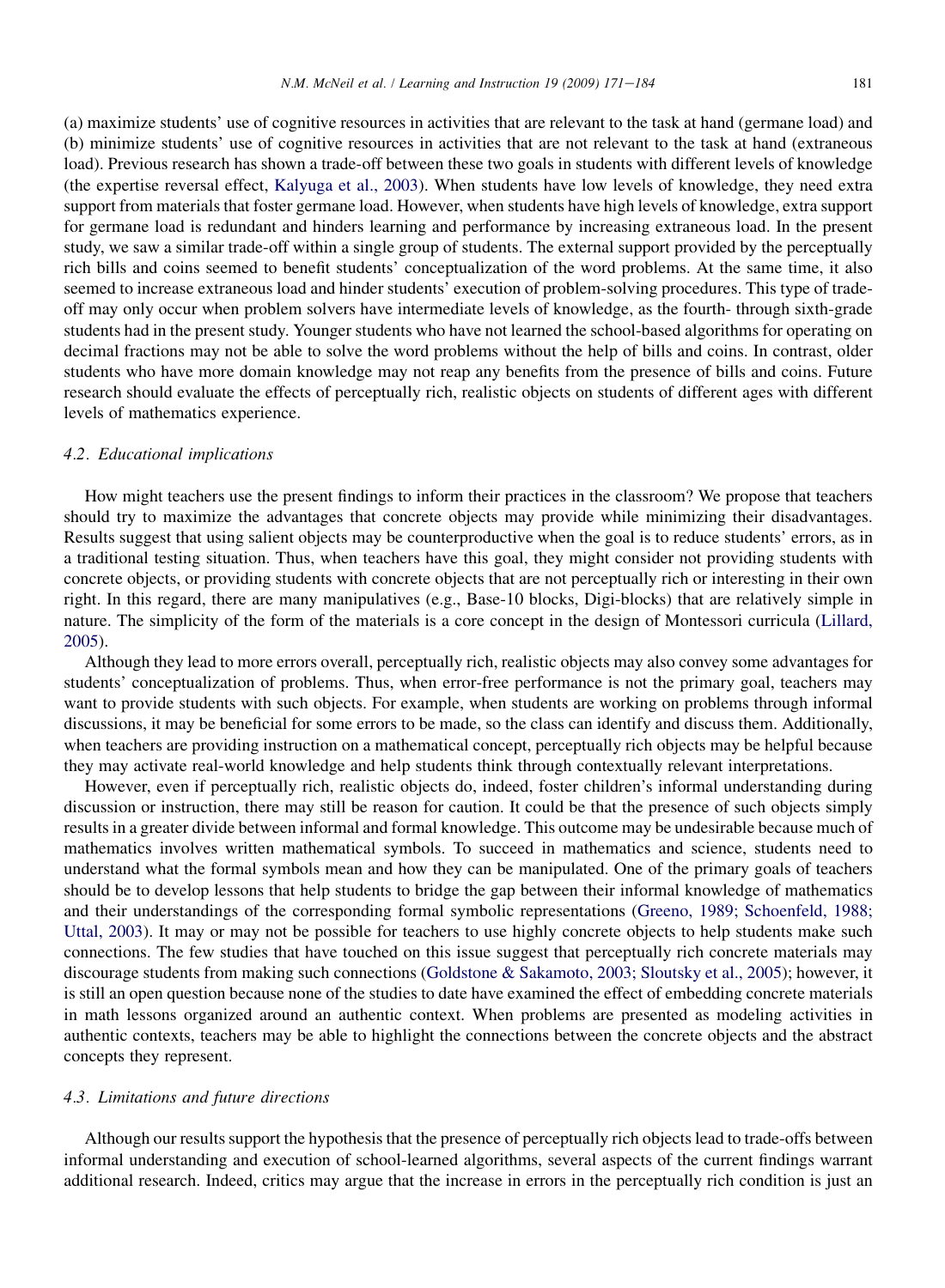<span id="page-11-0"></span>artifact of the students' previous learning experiences. Students who participated in our study attended schools that use traditional curricula and teaching methods. They had been exposed to classroom money kits in informal ways in the classroom, but none had worked with the kits on a deep and consistent basis, as might be expected when mathematics lessons are presented as modeling activities in authentic contexts. Thus, the novelty of presenting the bills and coins during a test could have affected these students' motivation or beliefs about the task at hand in ways that increased errors.

For example, the presence of ''non-school'' objects during testing may have led students to be more easily distracted by extraneous features of the objects, which could have caused them to be more careless in their execution of solution strategies. It also may have led students to perceive the test as less difficult, which could have prompted them to try less than they would otherwise ([De Bock et al., 2003](#page-12-0)). It also may have encouraged students to be overly concerned with figuring out the best way to use the objects to help them solve the problems. Students were not provided with prescribed ways of using the bills and coins, so they were left to invent their own methods. As a result, students who received bills and coins may have been confused, or may have been less motivated to carry out schoolbased algorithms, although, if this is the case, it is unclear why the students in the bland condition would be expected to perform differently under the same conditions. Nonetheless, the general point still holds. We should not generalize too far beyond the data. The trade-offs observed in the present study pertain to students' performance on word problems in a testing situation, and the effects may be limited to students who learn mathematics in traditional school settings. Future research should explore the effects of using different types of concrete objects in different types of learning and performance situations with students from traditional and nontraditional classrooms.

Finally, another limitation of the current study is that we chose to test students in the large classroom setting that is typical of most testing situations in the United States. Because of this choice, we were not able to collect the rich data on children's use of the bills and coins on a problem-by-problem basis that we would have been able to collect if we had tested children in one-on-one interviews. Without such data, we cannot provide specific details about how the presence of the bills and coins affected students' approach to various problems. Future studies should use a more process-oriented, richer methodology, so we can have a more fine-grained picture of the role of perceptually rich, realistic materials in students' problem-solving behaviors.

#### 4.4. Conclusion

Taken together, the results of the present study highlight that the ultimate effects of activating real-world knowledge through the use of concrete objects may not be clear-cut. There may be both costs and benefits to providing students with perceptually rich, realistic objects to help them solve mathematics problems. Teachers and parents may want to weigh these costs and benefits when they are confronted with one of the many attractive toys being marketed as objects that facilitate children's mathematical problem-solving skills.

#### Acknowledgments

Preparation of this article was supported by Grants R305H030282 (Sternberg), R305H020088 (Uttal), and R305H050059 (Uttal) from the U.S. Department of Education, Institute of Education Sciences. Grantees undertaking such projects are encouraged to express freely their professional judgment. This article, therefore, does not necessarily represent the position or policies of the Institute of Education Sciences, and no official endorsement should be inferred. We are grateful to all the students, teachers and school administrators for their participation in this project. We also thank Derrick Carpenter and April Dunwiddie for their contributions to this research.

#### References

Ball, D. L. (1992). Magical hopes: manipulatives and the reform of mathematics education. American Educator, 16, 14–18, 46–47.

Baranes, R., Perry, M., & Stigler, J. W. (1989). Activation of real-world knowledge in the solution of word problems. Cognition and Instruction, 6,  $287 - 318$ .

Bassok, M., & Holyoak, K. J. (1989). Interdomain transfer between isomorphic topics in algebra and physics. Journal of Experimental Psychology: Learning, Memory, & Cognition, 15, 153-166.

Burns, M. (April 1996). How to make the most of math manipulatives. *Instructor* 45–51.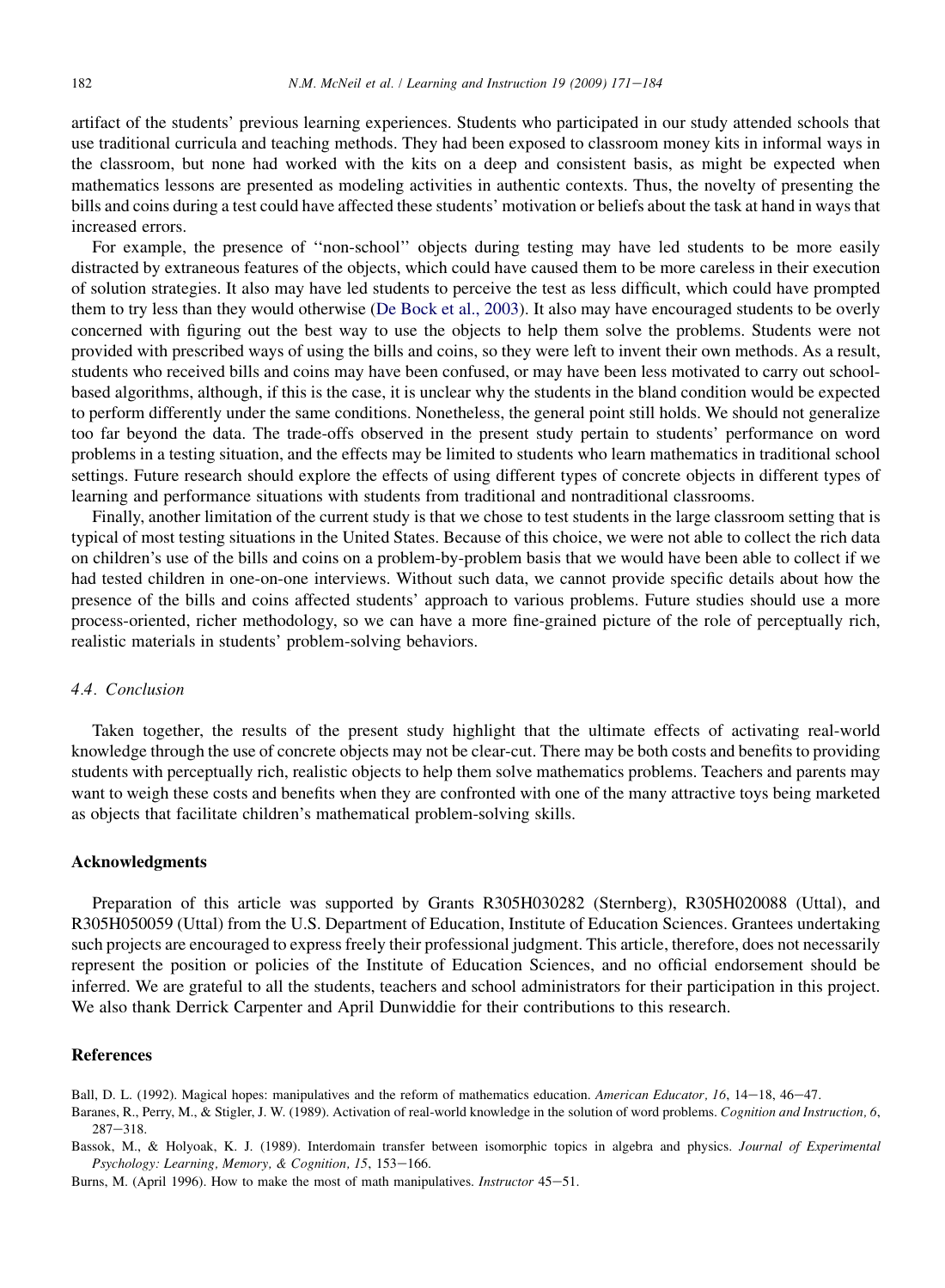- <span id="page-12-0"></span>Cai, J. (1995). A cognitive analysis of US and Chinese students' mathematical performance on tasks involving computation, simple problem solving, and complex problem solving. Journal for Research in Mathematics Education Monograph, 7, 1–151.
- Carpenter, T. P., Corbitt, M. K., Kepner, H. S., Lindquist, M. M., & Reys, R. E. (1980). Solving verbal problems: results and implications for national assessment. Arithmetic Teacher,  $28$ ,  $8-12$ .
- Carraher, T. N., Carraher, D. W., & Schliemann, A. D. (1985). Mathematics in the streets and in schools. British Journal of Developmental  $Psychology, 3, 21–29.$
- Carraher, T. N., Carraher, D. W., & Schliemann, A. D. (1987). Written and oral mathematics. Journal for Research in Mathematics Education, 18,  $83 - 97$
- De Bock, D., Verschaffel, L., Janssens, D., Van Dooren, W., & Claes, K. (2003). Do realistic contexts and graphical representations always have a beneficial impact on students' performance? Negative evidence from a study on modeling non-linear geometry problems. Learning and Instruction, 13, 441-463.
- Defranco, T. C., & Curcio, F. R. (1997). A division problem with a remainder embedded across two contexts: children's solutions in restrictive versus real-world settings. Focus on Learning Problems in Mathematics, 19, 58-72.
- DeLoache, J. S. (1995). Early symbol understanding and use. In D. L. Medin (Ed.), The psychology of learning and motivation, Vol. 33 (pp. 65– 114). New York: Academic.
- DeLoache, J. S., Uttal, D. H., & Pierroutsakos, S. L. (1998). The development of early symbolization: educational implications. Learning and Instruction, 8, 325-339.
- Ericsson, K. A., Chase, W. G., & Faloon, S. (1980). Acquisition of a memory skill. Science, 208, 1181-1182.
- Glenberg, A. M., Gutierrez, T., Levin, J. R., Japuntich, S., & Kaschak, M. P. (2004). Activity and imagined activity can enhance young students' reading comprehension. Journal of Educational Psychology, 96, 424-436.
- van Gog, T., Paas, F., & van Merrienboer, J. J. G. (2008). Effects of studying sequences of process-oriented and product-oriented worked examples on troubleshooting transfer efficiency. Learning and Instruction,  $18(3)$ ,  $211-222$ .
- Goldstone, R. L. (2006). The complex systems see-change in education. Journal of the Learning Sciences, 15, 35–43.
- Goldstone, R. L., & Sakamoto, Y. (2003). The transfer of abstract principles governing complex adaptive systems. Cognitive Psychology, 46,  $414 - 466.$
- Gravemeijer, K. (2002). Preamble: from models to modeling. In K. Gravemijer, R. Lehrer, B. Oers, & L. Verschaffel (Eds.), Symbolizing, modeling and tool use in mathematics education (pp.  $7-22$ ). Dordrecht, The Netherlands: Kluwer.
- Greeno, J. G. (1989). Situations, mental models, and generative knowledge. In D. Klahr, & K. Kotovsky (Eds.), Complex information processing: The impact of Herbert Simon (pp. 285-318). Hillsdale, NJ: Erlbaum.
- Greer, B. (1997). Modeling reality in mathematics classrooms: the case of word problems. Learning and Instruction, 7, 293–307.
- Grigorenko, E. L., Jarvin, L., & Sternberg, R. J. (2002). School-based tests of the triarchic theory of intelligence: three settings, three samples, three syllabi. Contemporary Educational Psychology, 27, 167-208.
- Guberman, S. R. (1996). The development of everyday mathematics in Brazilian children with limited formal education. Child Development, 67, 1609-1623.
- Hiebert, J., & Wearne, D. (1996). Instruction, understanding, and skill in multidigit addition and subtraction. Cognition and Instruction, 14,  $251 - 283$ .
- Hiebert, J., Wearne, D., & Taber, S. (1991). Fourth graders' gradual construction of decimal fractions during instruction using different physical representations. The Elementary School Journal, 91, 321-341.
- Kalyuga, S., Ayres, P., Chandler, P., & Sweller, J. (2003). The expertise reversal effect. Educational Psychologist, 38, 23-31.
- Kaminski, J. A., & Sloutsky, V. M. Concreteness and transfer of conceptual knowledge. Talk and poster presented at the Biennial Meeting of the Society for Research in Child Development (SRCD), March 2007, Boston, MA.
- Koedinger, K. R., & Nathan, M. J. (2004). The real story behind story problems: effects of representations on quantitative reasoning. Journal of the Learning Sciences, 13, 129-164.
- Kotovsky, K., Hayes, J. R., & Simon, H. A. (1985). Why are some problems hard? Evidence from Tower of Hanoi. Cognitive Psychology, 17,  $248 - 294.$
- Lehrer, R., & Schauble, L. (2002). Symbolic communication in mathematics and science: co-constituting inscription and thought. In E. D. Amsel, & J. Byrnes (Eds.), Language, literacy, and cognitive development. The development and consequences of symbolic communication (pp. 167-192). Mahwah, NJ: Erlbaum.
- Lillard, A. S. (2005). Montessori: The science behind the genius. Oxford, England: Oxford University Press.
- Mack, N. K. (1995). Confounding whole-number and fraction concepts when building on informal knowledge. Journal for Research in Mathematics Education, 26, 422-441.
- McNeil, N. M., & Alibali, M. W. (2005). Why won't you change your mind? Knowledge of operational patterns hinders learning and performance on equations. Child Development, 76,  $1-17$ .
- McNeil, N. M., & Jarvin, L. (2007). When theories don't add up: disentangling the manipulatives debate. Theory Into Practice, 46, 309-316.
- Meira, L. (1998). Making sense of instructional devices: the emergence of transparency in mathematical activity. Journal for Research in Mathematics Education, 29, 121-142.
- Moyer, P. S. (2001). Are we having fun yet? How teachers use manipulatives to teach mathematics. Educational Studies in Mathematics, 47, 175–197.
- National Council of Teachers of Mathematics. (2000). Principles and standards for school mathematics. Reston, VA: National Council of Teachers of Mathematics.
- Resnick, L. B. (1987). The 1987 presidential address: learning in school and out. Educational Researcher, 16, 13–20.
- Reusser, K., & Stebler, R. (1997). Every word problem has a solution: the social rationality of mathematical modeling in schools. Learning and Instruction, 7, 309-327.